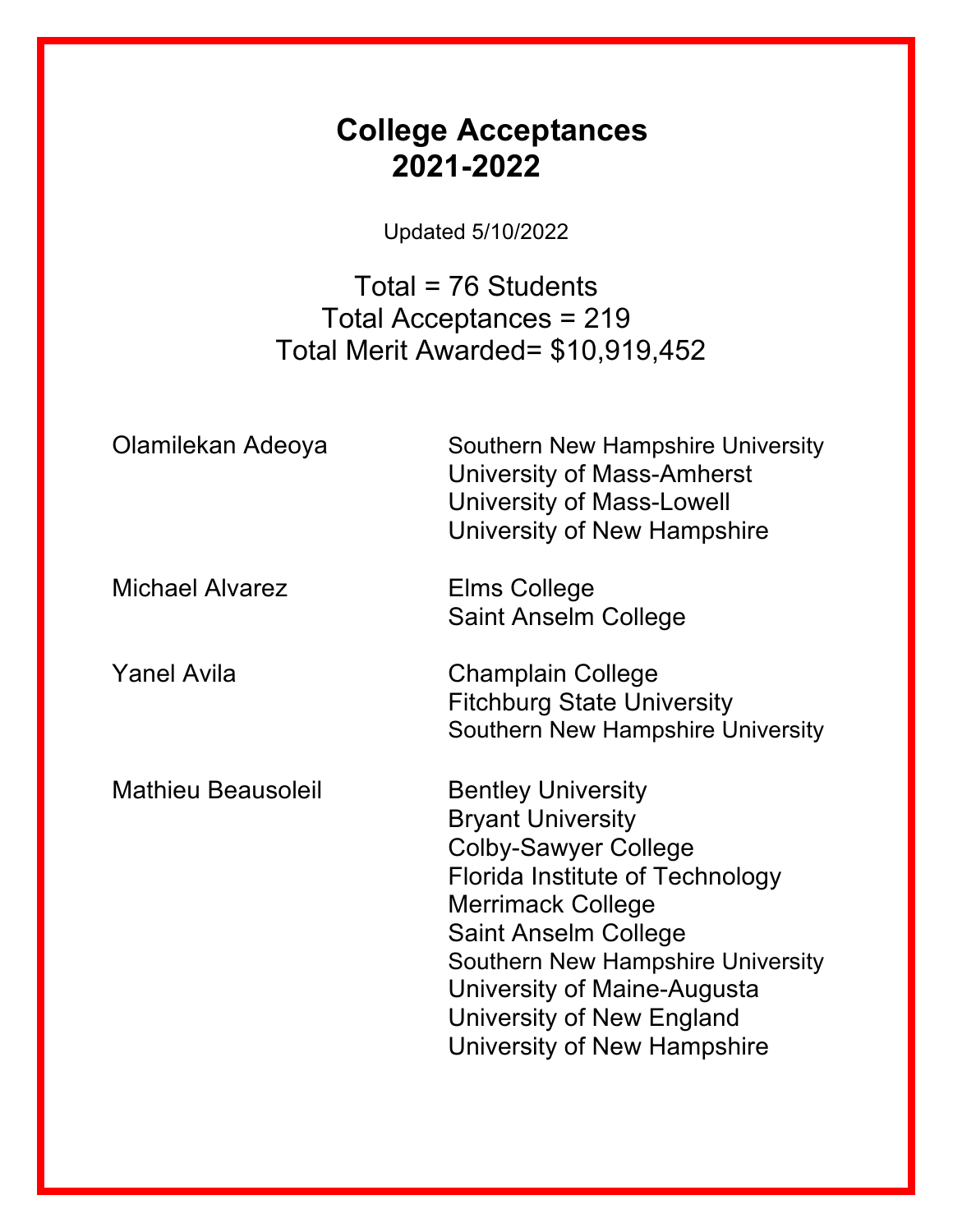| <b>Conor Bosworth</b>  | <b>Brandeis University</b><br><b>Fordham University</b><br>University of Mass-Amherst<br>University of New Hampshire<br>University of Rochester<br>Worcester Polytechnic Institute                                                                                                                                                                                  |
|------------------------|---------------------------------------------------------------------------------------------------------------------------------------------------------------------------------------------------------------------------------------------------------------------------------------------------------------------------------------------------------------------|
| Theodore Boyd          | <b>American Musical and Dramatic Academy</b><br>Marymount Manhattan College<br><b>Pace University</b><br><b>Point Park University</b>                                                                                                                                                                                                                               |
| <b>Marco Caraballo</b> | Hawai'i Pacific University<br><b>Lynn University</b><br><b>Saint Leo University</b>                                                                                                                                                                                                                                                                                 |
| George Chabot          | <b>Rivier University</b><br><b>Saint Anselm College</b><br>Southern New Hampshire University                                                                                                                                                                                                                                                                        |
| Erin Cusson            | <b>Brown University</b><br><b>Carnegie Mellon University</b><br><b>Harvey Mudd College</b><br>Massachusetts Institute of Technology<br><b>Rensselaer Polytechnic Institute</b><br><b>Rice University</b><br>University of Colorado<br>University of Illinois<br>University of Maryland<br>University of Michigan<br>University of Notre Dame<br>University of Texas |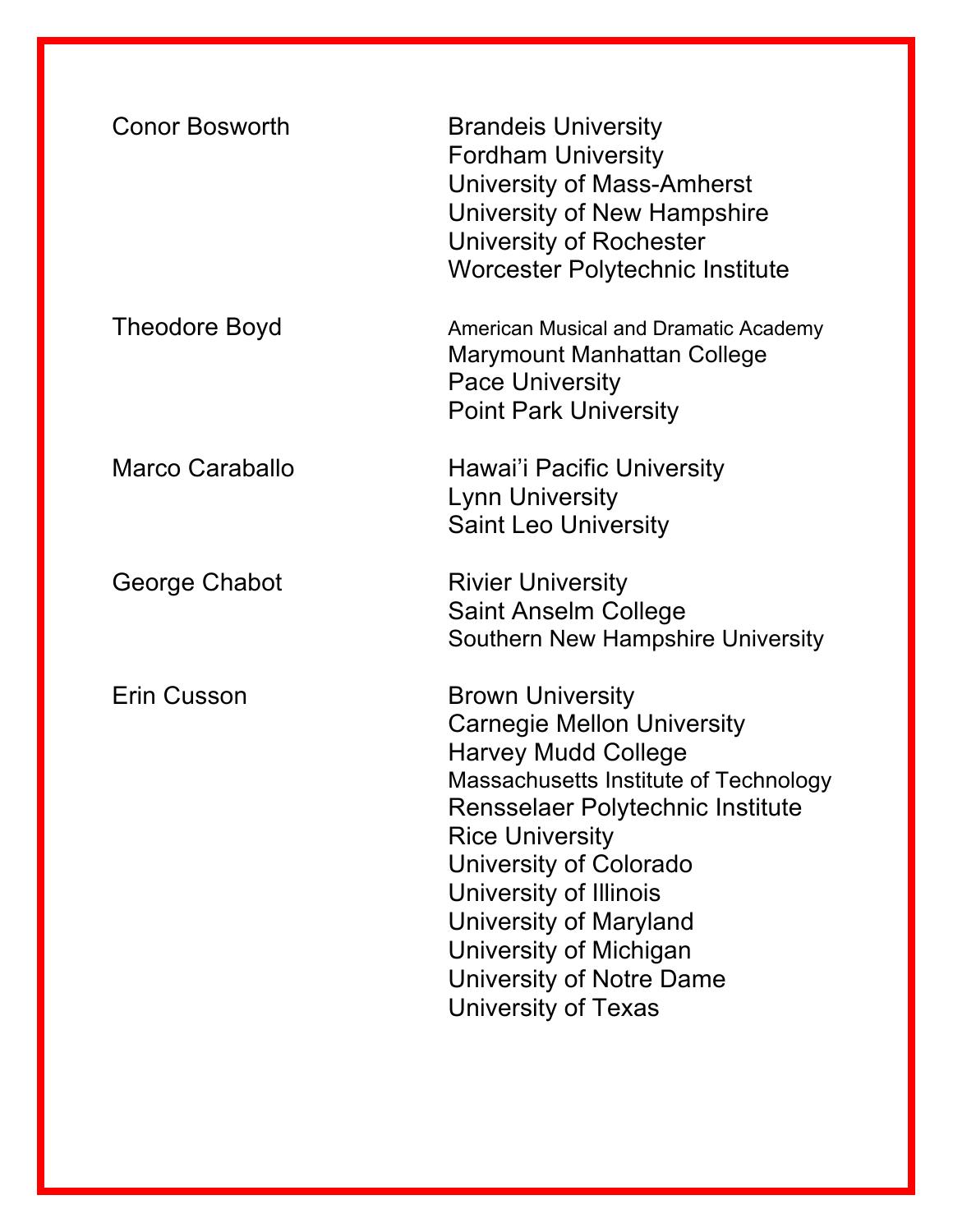| <b>Skyler DePetrillo</b> | University of Maine<br>University of New Hampshire<br><b>University of Vermont</b>                                                                                                                         |
|--------------------------|------------------------------------------------------------------------------------------------------------------------------------------------------------------------------------------------------------|
| Oluwaferanmi Edokpolo    | <b>Curry College</b><br>Dean College<br><b>Gordon College</b><br><b>Regis College</b><br><b>St Bonaventure University</b>                                                                                  |
| Kylie Eichmann           | <b>Endicott College</b><br><b>Furman University</b><br><b>Roger Williams University</b><br><b>Stetson University</b>                                                                                       |
| <b>Hunter El-Azem</b>    | <b>Norwich University</b><br>University of Maine                                                                                                                                                           |
| <b>Daniel Evans</b>      | <b>Barry University</b><br>Loyola University-Chicago<br><b>Marquette University</b><br>Miami University at Oxford<br><b>Michigan State University</b><br><b>Pace University</b><br>The University of Tampa |
| <b>Brynn Farley</b>      | <b>New Hampshire Technical Institute</b>                                                                                                                                                                   |
| <b>Victoria Fox</b>      | Hawai'i Pacific University<br>Johnson & Wales University<br><b>Pace University</b><br>University of Tennessee                                                                                              |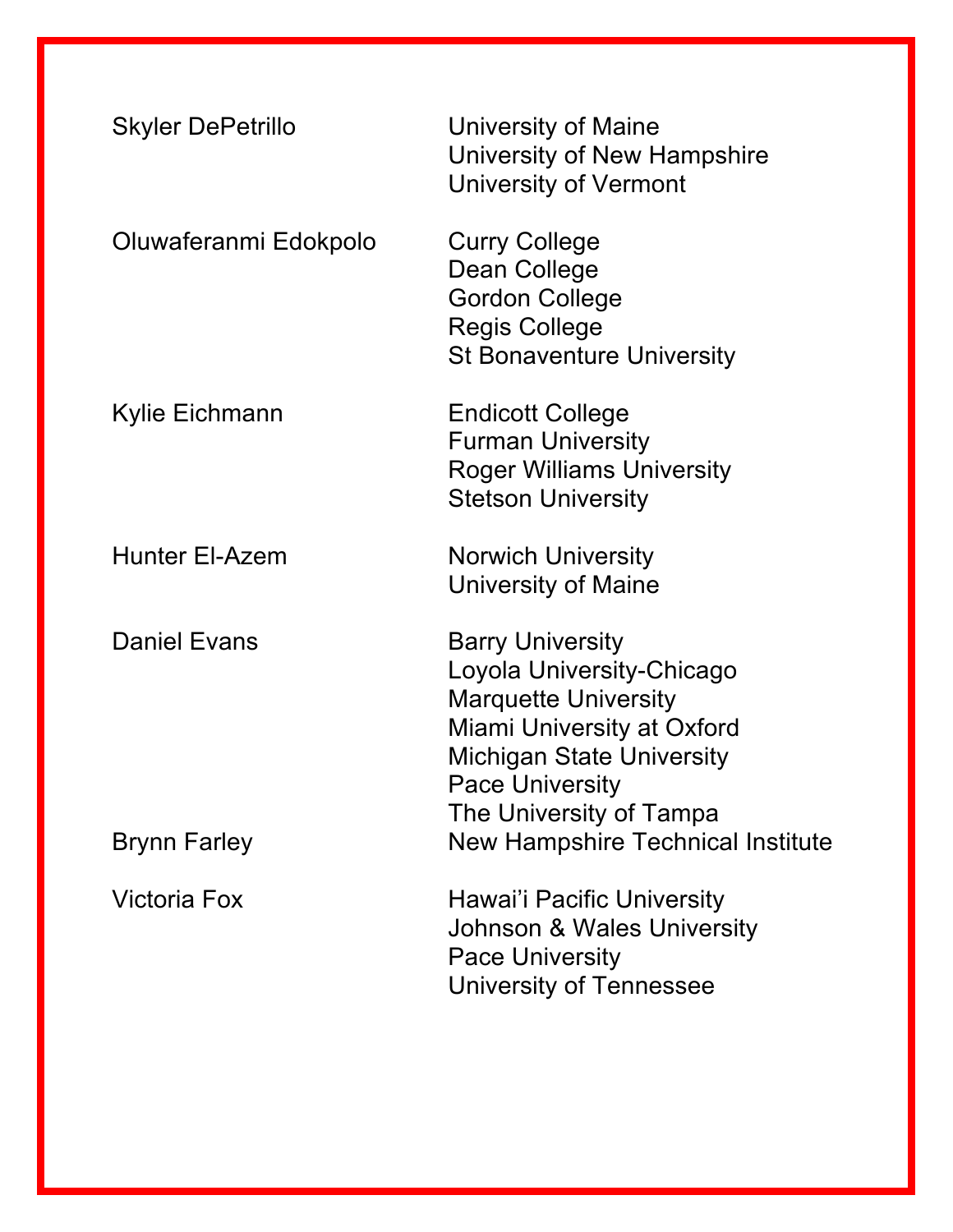| <b>Tyler Geffrard</b>    | <b>Clemson University</b><br>Pennsylvania State University<br>University of Connecticut<br>University of Massachusetts-Lowell<br>University of New Hampshire                                                                                                                                                                                                                                                                                                                                                                                                                                                                                                                                                                                                                               |
|--------------------------|--------------------------------------------------------------------------------------------------------------------------------------------------------------------------------------------------------------------------------------------------------------------------------------------------------------------------------------------------------------------------------------------------------------------------------------------------------------------------------------------------------------------------------------------------------------------------------------------------------------------------------------------------------------------------------------------------------------------------------------------------------------------------------------------|
| Kiera Gilman             | <b>Bridgewater State University</b><br><b>Embry Riddle Aeronautical University</b><br><b>Delta State University</b><br>Florida Institute of Technology<br><b>Franklin Pierce University</b><br><b>Holy Cross College</b><br><b>Jacksonville University</b><br><b>Merrimack College</b><br><b>Middle Georgia State University</b><br><b>Middle Tennessee State University</b><br><b>Mississippi State University</b><br>Notre Dame College<br><b>Plymouth State University</b><br><b>Purdue University</b><br><b>Saint Anselm College</b><br>Southern New Hampshire University<br>The University of Arizona<br>University of Alabama<br>University of Hartford<br>University of Maine-Augusta<br>University of New Hampshire<br>University of North Dakota<br><b>Utah Valley University</b> |
| <b>Emma Grover</b>       | <b>New England College</b>                                                                                                                                                                                                                                                                                                                                                                                                                                                                                                                                                                                                                                                                                                                                                                 |
| <b>Taylor Hasselbach</b> | Southern New Hampshire University                                                                                                                                                                                                                                                                                                                                                                                                                                                                                                                                                                                                                                                                                                                                                          |
| Nicholas Infantino       | <b>Embry-Riddle Aeronautical University</b>                                                                                                                                                                                                                                                                                                                                                                                                                                                                                                                                                                                                                                                                                                                                                |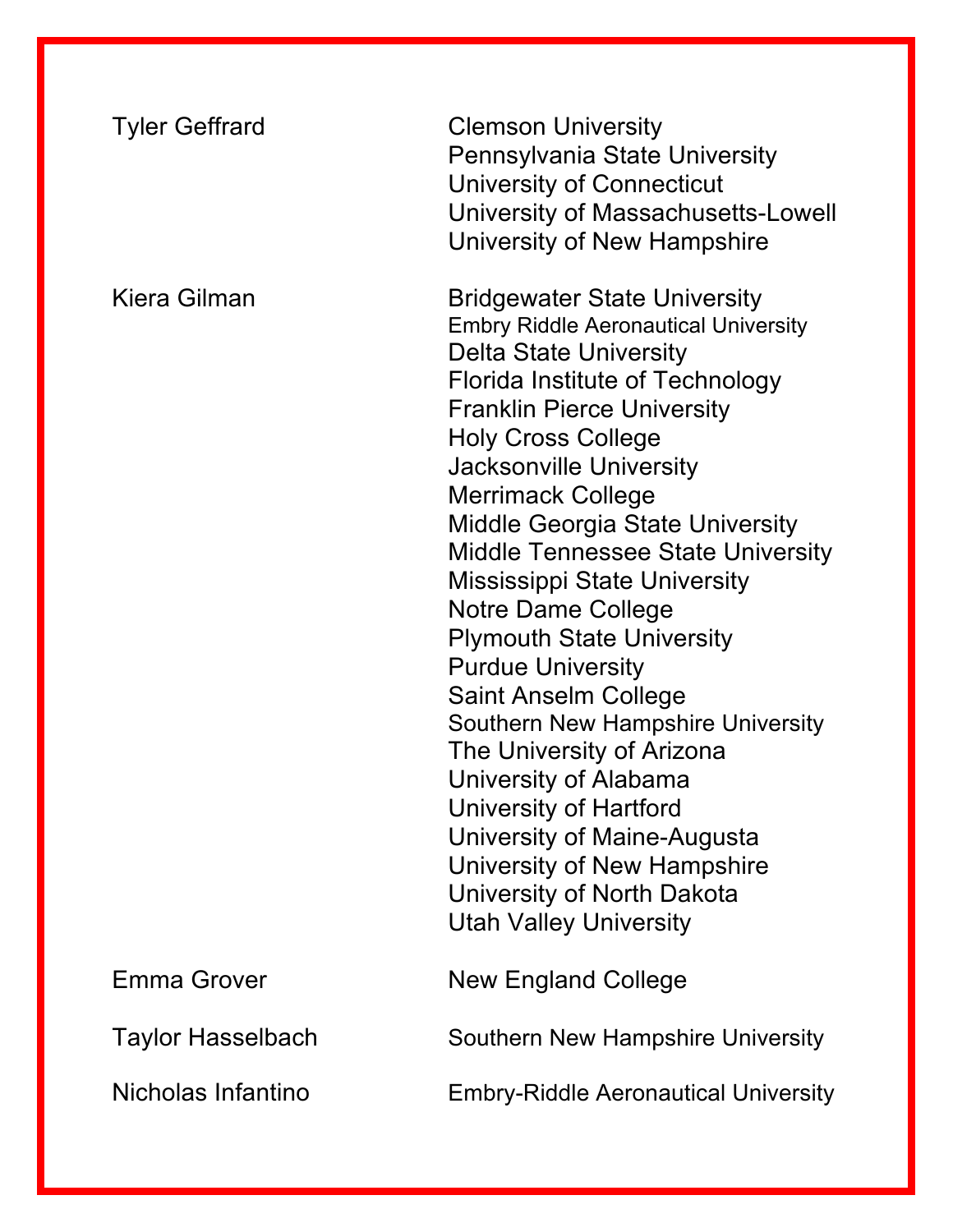| Owen Jaworski        | <b>Roger Williams University</b><br><b>Saint Anselm College</b><br><b>Suffolk University</b>                                                                                                                                                                                 |
|----------------------|------------------------------------------------------------------------------------------------------------------------------------------------------------------------------------------------------------------------------------------------------------------------------|
| Veronica Landry      | Colby-Sawyer College<br><b>Fitchburg State University</b><br><b>New England College</b><br><b>Rivier University</b><br><b>Saint Anselm College</b><br>University of New Hampshire                                                                                            |
| <b>Eamon LaPalme</b> | <b>Assumption University</b><br>College of William & Mary<br>Lafayette College<br><b>Providence College</b><br><b>Saint Anselm College</b><br><b>Saint Michael's College</b><br>University of New Hampshire<br>University of Richmond<br><b>Villanova University</b>         |
| <b>Jack Lee</b>      | Colby-Sawyer College<br><b>Curry College</b><br><b>Elms College</b><br><b>Fitchburg State College</b><br><b>Franklin Pierce University</b><br><b>Merrimack College</b><br><b>Saint Anselm College</b><br><b>Southern New Hampshire University</b><br>The University of Maine |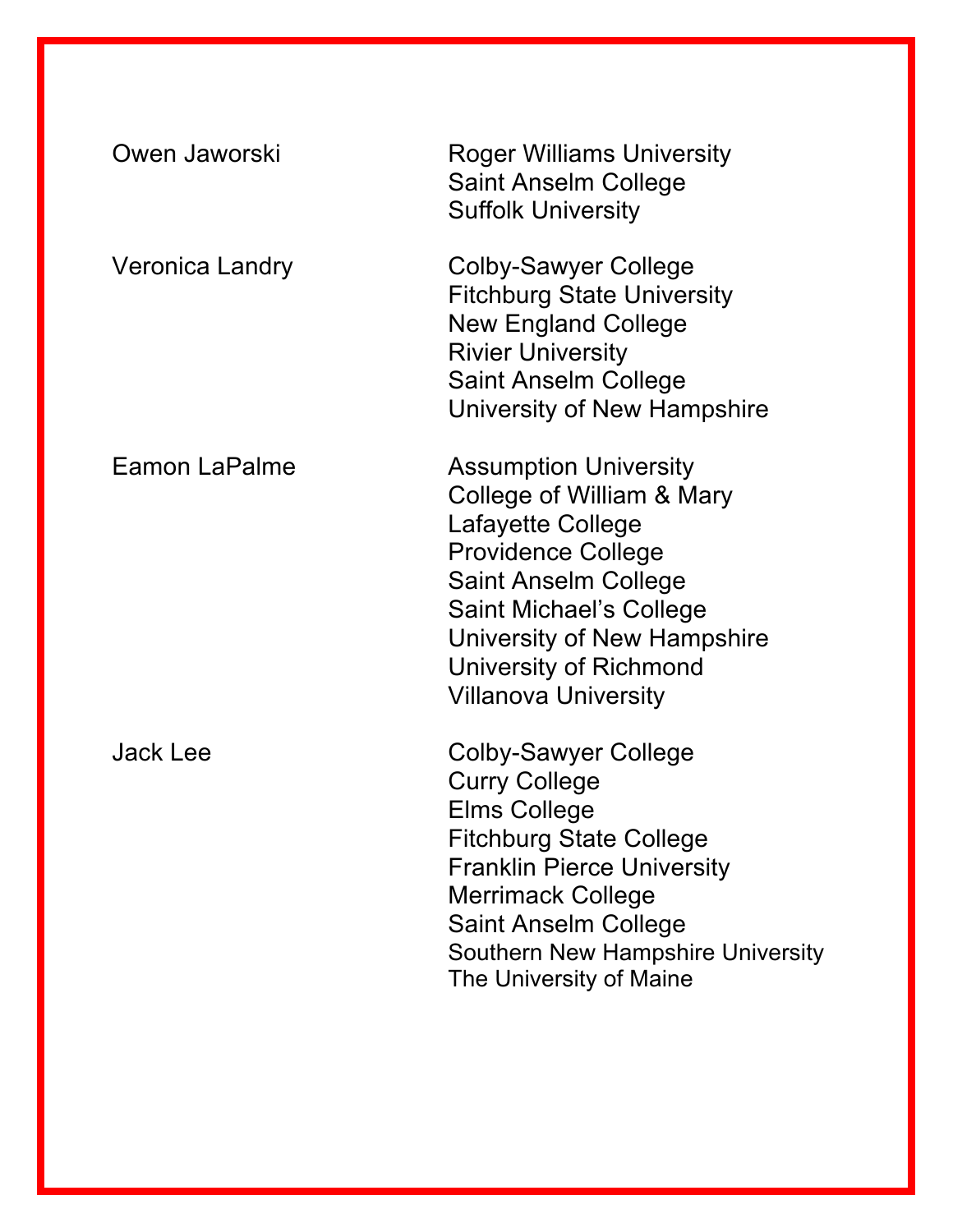| Jessica Lemire          | <b>Assumption University</b><br><b>Colby-Sawyer College</b><br><b>Franklin Pierce University</b><br>Keene State College<br><b>Merrimack College</b><br><b>New England College</b><br><b>Saint Anselm College</b><br>Saint Joseph's College of Maine<br>Southern New Hampshire University<br><b>Stonehill College</b><br>University of New Hampshire |
|-------------------------|-----------------------------------------------------------------------------------------------------------------------------------------------------------------------------------------------------------------------------------------------------------------------------------------------------------------------------------------------------|
| <b>Riley Masterson</b>  | Keene State College<br><b>Rivier University</b><br>The University of Maine<br>University of New Hampshire<br>University of Southern Maine                                                                                                                                                                                                           |
| Kiara McCellon          | Colby College                                                                                                                                                                                                                                                                                                                                       |
| Naomi McCellon          | Eckerd College<br><b>High Point University</b><br><b>Pace University</b><br><b>St Bonaventure University</b>                                                                                                                                                                                                                                        |
| <b>Matthew Miclette</b> | Louisiana State University<br><b>Norwich University</b><br><b>United States Airforce Academy</b><br>United States Military Academy<br>University of Alabama<br>University of New Hampshire                                                                                                                                                          |
| Joshua Morgan           | Southern New Hampshire University                                                                                                                                                                                                                                                                                                                   |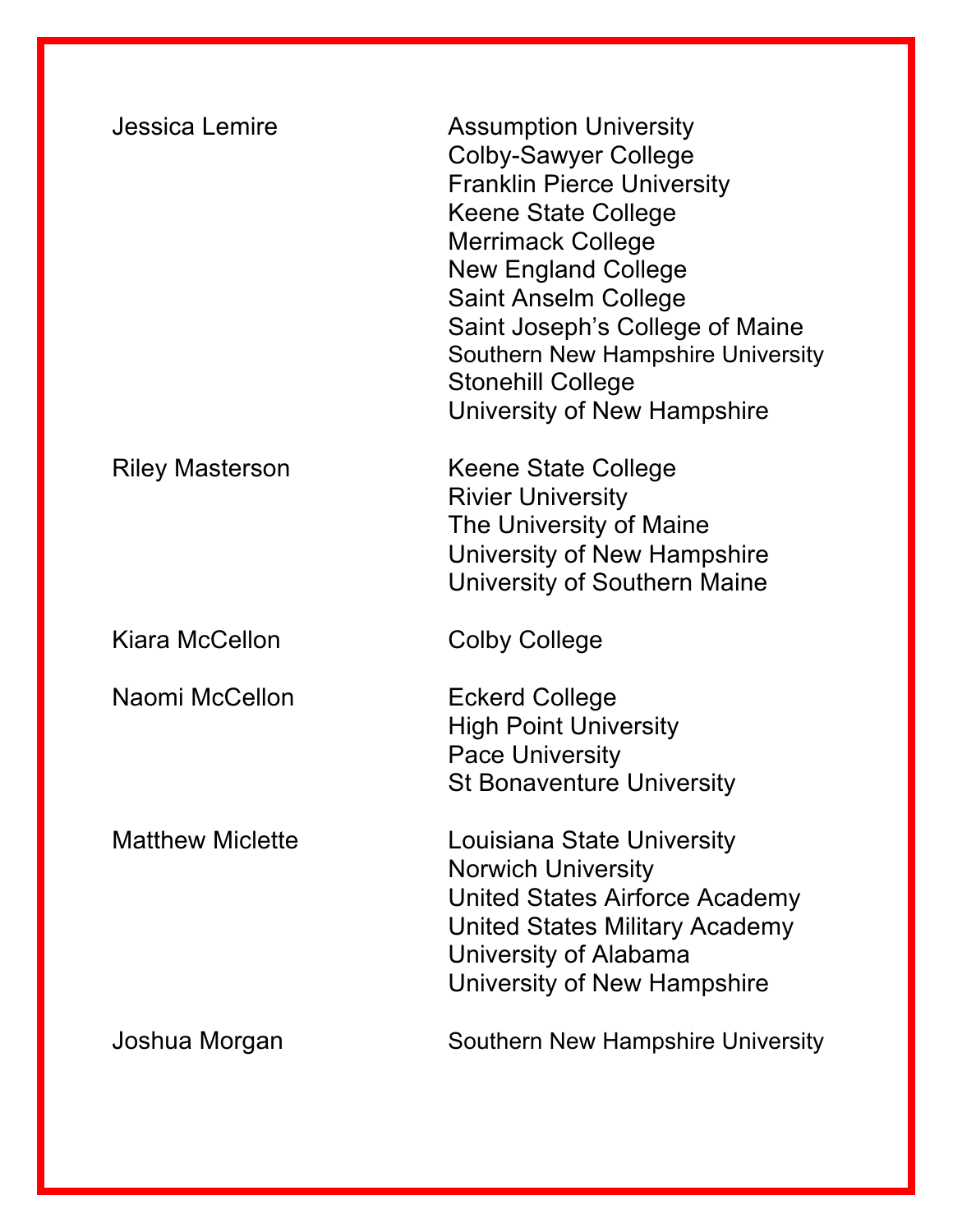| Alexander Mulkigian      | <b>Bryant University</b><br><b>Saint Anselm College</b><br><b>Saint Michael's College</b><br>University of New England                                                                                |
|--------------------------|-------------------------------------------------------------------------------------------------------------------------------------------------------------------------------------------------------|
| Kelsi Mumford            | <b>Connecticut College</b><br><b>Franklin Marshall College</b><br>University of Connecticut                                                                                                           |
| Lauren Riley             | <b>Auburn University</b><br><b>Charleston Southern University</b><br><b>Clemson University</b><br><b>College of Charleston</b><br><b>Mississippi State University</b><br>University of South Carolina |
| <b>Thomas Saluto</b>     | Saint Anselm College<br>University of Maine                                                                                                                                                           |
| <b>Elisabeth Schmitt</b> | Saint Mary's College<br>University of Dayton<br>University of South Carolina                                                                                                                          |
| <b>Emma Service</b>      | College of the Holy Cross<br><b>Trinity College</b><br><b>Stony Brook University</b><br><b>University of Connecticut</b><br>University of Maryland<br><b>University of Vermont</b>                    |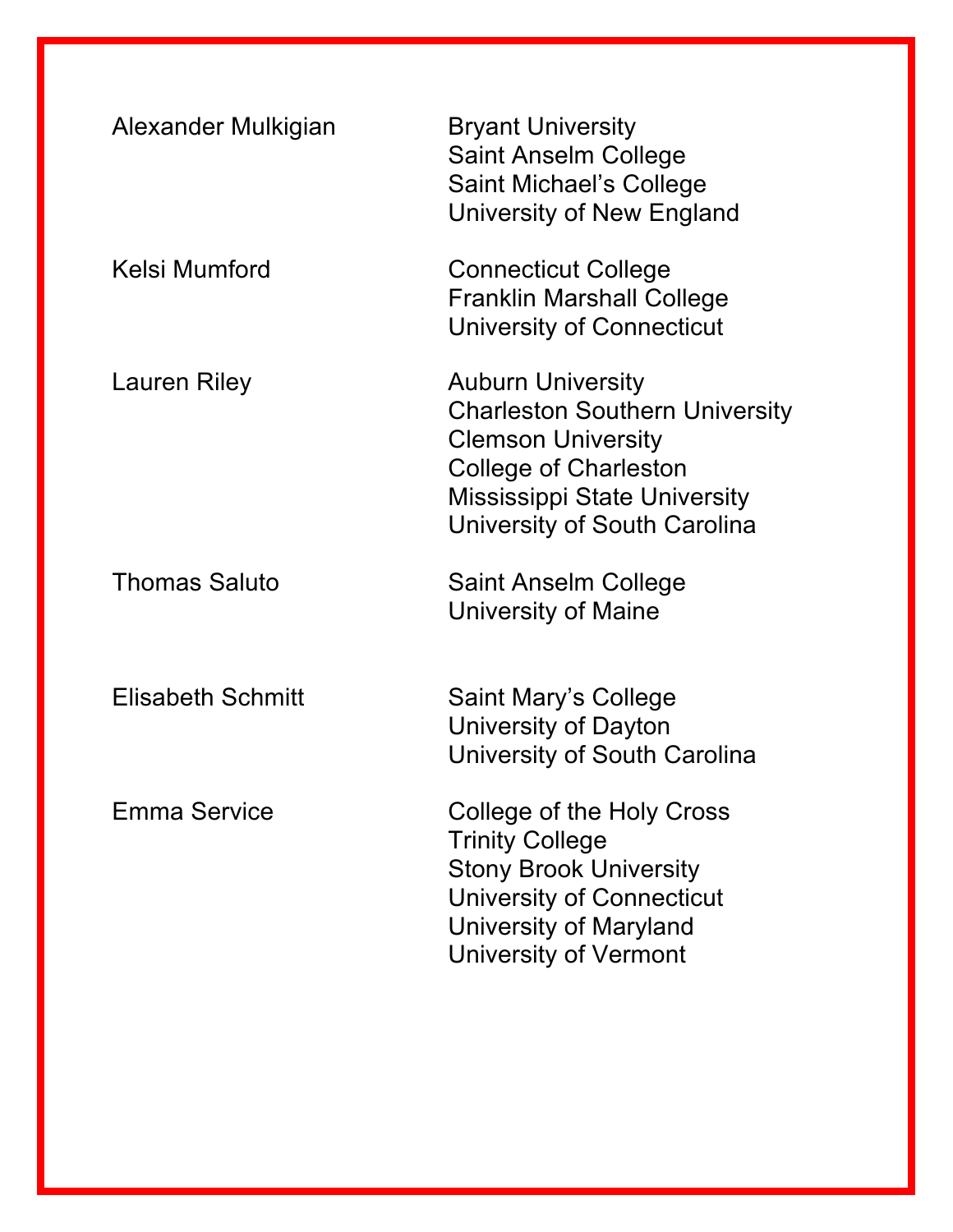| <b>Ashley Sewall</b> | <b>American University</b><br><b>Boston College</b><br><b>Boston University</b><br><b>Fordham University</b><br><b>George Washington University</b><br><b>New York University</b><br><b>Northeastern University</b><br><b>Syracuse University</b><br>University of Maryland<br>University of Miami |
|----------------------|----------------------------------------------------------------------------------------------------------------------------------------------------------------------------------------------------------------------------------------------------------------------------------------------------|
| Maeve Smith          | Rensselaer Polytechnic Institute<br>University of Connecticut<br><b>University of Maryland</b><br>University of Vermont<br>Worcester Polytechnic Institute                                                                                                                                         |
| Peyton St. John      | <b>Methodist University</b><br>University of Nevada-Las Vegas                                                                                                                                                                                                                                      |
| Bijan Tabiatnejad    | <b>Merrimack College</b><br><b>Rivier University</b><br><b>Saint Anselm College</b>                                                                                                                                                                                                                |
| <b>Griffin Tomko</b> | <b>Boston University</b><br><b>Clarkson University</b><br><b>University of Connecticut</b><br>University of New Hampshire<br>Wentworth Institute of Technology<br>Worcester Polytechnic Institute                                                                                                  |